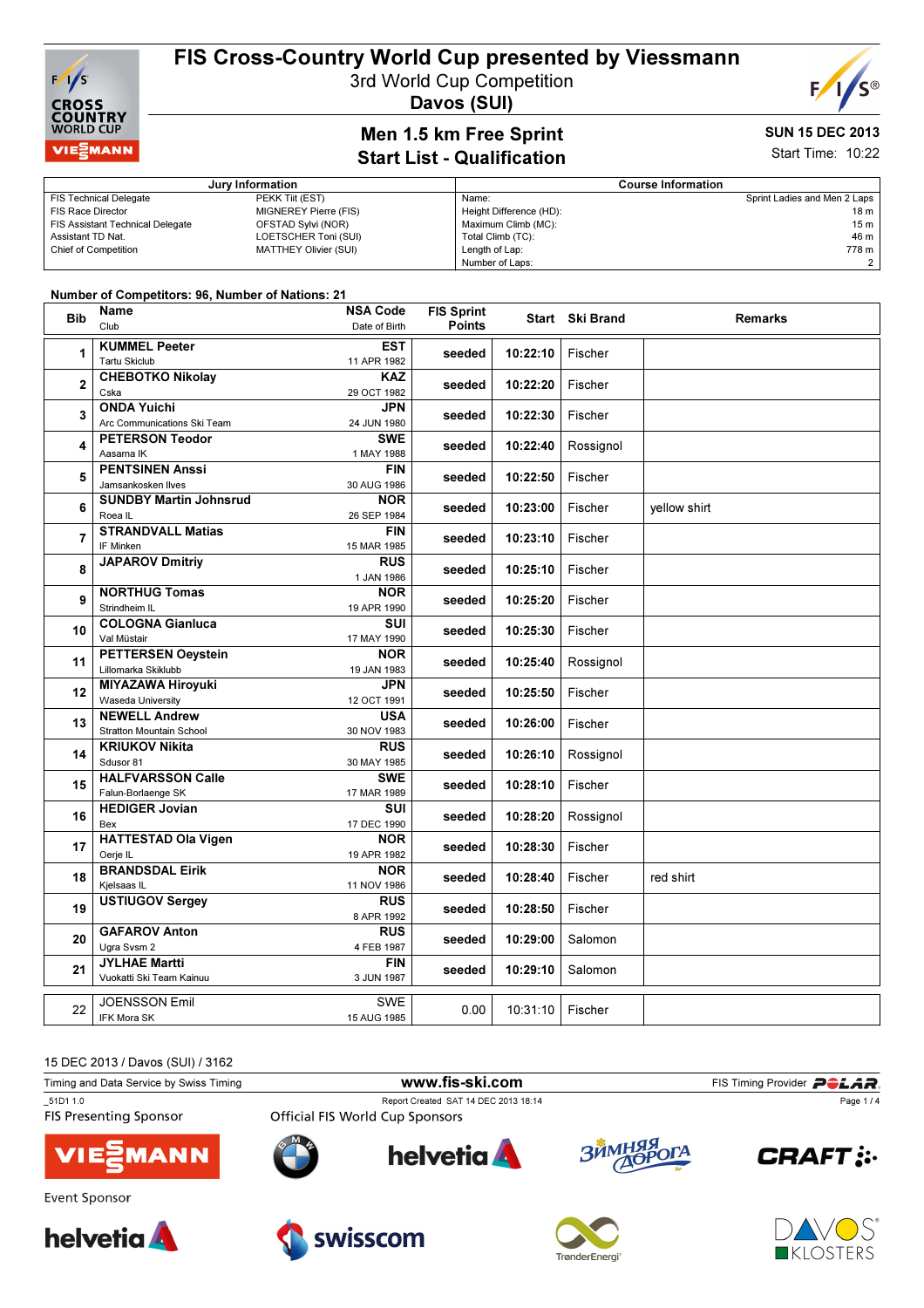

3rd World Cup Competition

Davos (SUI)

### Men 1.5 km Free Sprint Start List - Qualification



Start Time: 10:22

| <b>Bib</b> | Name                                                      | <b>NSA Code</b>           | <b>FIS Sprint</b> |          | Start Ski Brand | <b>Remarks</b> |
|------------|-----------------------------------------------------------|---------------------------|-------------------|----------|-----------------|----------------|
|            | Club                                                      | Date of Birth             | <b>Points</b>     |          |                 |                |
| 23         | <b>PETUKHOV Alexey</b>                                    | <b>RUS</b><br>28 JUN 1983 | 15.91             | 10:31:20 | Fischer         |                |
| 24         | PELLEGRINO Federico<br>C.S. Fiamme Oro                    | ITA<br>1 SEP 1990         | 22.38             | 10:31:30 | Rossignol       |                |
| 25         | <b>KROGH Finn Haagen</b><br>Tverrelvdalen II              | <b>NOR</b><br>6 SEP 1990  | 22.90             | 10:31:40 | Fischer         |                |
| 26         | <b>GLOEERSEN Anders</b><br>Rustad IL                      | <b>NOR</b><br>22 MAY 1986 | 23.60             | 10:31:50 | Fischer         |                |
| 27         | <b>PERSSON Simon</b><br><b>IFK Umeaa</b>                  | <b>SWE</b><br>31 AUG 1991 | 23.89             | 10:32:00 | Atomic          |                |
| 28         | <b>MORILOV Nikolay</b><br>Tyumen                          | <b>RUS</b><br>11 AUG 1986 | 23.92             | 10:32:10 | Madshus         |                |
| 29         | DEVJATIAROV Mikhail Jun.<br>Saturn                        | <b>RUS</b><br>11 NOV 1985 | 26.41             | 10:34:10 | Fischer         |                |
| 30         | <b>VALJAS Len</b><br>Team Hardwood                        | CAN<br>21 NOV 1988        | 28.05             | 10:34:20 | Fischer         |                |
| 31         | <b>RETIVYKH Gleb</b>                                      | <b>RUS</b><br>30 DEC 1991 | 29.05             | 10:34:30 | Fischer         |                |
| 32         | <b>HOFER David</b><br>C.S. Carabinieri                    | ITA<br>21 JUN 1983        | 30.40             | 10:34:40 | Fischer         |                |
| 33         | <b>TRITSCHER Bernhard</b><br>SK Saalfelden-Salzburg       | <b>AUT</b><br>25 APR 1988 | 30.40             | 10:34:50 | Fischer         |                |
| 34         | FOSSLI Sondre Turvoll<br>Hokksund IL                      | <b>NOR</b><br>10 AUG 1993 | 30.80             | 10:35:00 | Atomic          |                |
| 35         | <b>TAMBORNINO Eligius</b><br>Trun                         | SUI<br>25 OCT 1986        | 32.36             | 10:35:10 | Madshus         |                |
| 36         | <b>JAEGER Martin</b><br>Gardes Frontières                 | <b>SUI</b><br>20 DEC 1987 | 33.20             | 10:37:10 | Rossignol       |                |
| 37         | <b>HAMILTON Simeon</b><br><b>Stratton Mountain School</b> | <b>USA</b><br>14 MAY 1987 | 34.31             | 10:37:20 | Fischer         |                |
| 38         | KINDSCHI Joeri<br>Davos                                   | SUI<br>8 OCT 1986         | 36.14             | 10:37:30 | Fischer         |                |
| 39         | <b>LINDBLAD Anton</b><br>Sollefteaa Skidor IF             | SWE<br>28 OCT 1990        | 37.17             | 10:37:40 |                 |                |
| 40         | <b>DARRAGON Roddy</b><br>27e BCA - Grand Bornand          | <b>FRA</b><br>31 AUG 1983 | 37.26             | 10:37:50 | Salomon         |                |
| 41         | <b>COCKNEY Jesse</b><br>Foothills Nordic Ski Club         | CAN<br>26 JUL 1989        | 38.32             | 10:38:00 |                 |                |
| 42         | <b>BRYNTESSON Robin</b><br>Sollefteaa SK                  | SWE<br>17 OCT 1985        | 39.39             | 10:38:10 | Fischer         |                |
| 43         | <b>RAZYM Ales</b><br>Dukla Liberec                        | <b>CZE</b><br>19 AUG 1986 | 40.21             | 10:40:10 | Fischer         |                |
| 44         | WENZL Josef<br><b>SC Zwiesel</b>                          | <b>GER</b><br>20 DEC 1984 | 42.44             | 10:40:20 | Fischer         |                |
| 45         | EISENLAUER Sebastian<br>SC Sonthofen                      | <b>GER</b><br>13 MAR 1990 | 43.10             | 10:40:30 | Fischer         |                |
| 46         | <b>HARVEY Alex</b><br>Club Nordique Mont St.Anne          | CAN<br>7 SEP 1988         | 43.85             | 10:40:40 | Fischer         |                |
| 47         | STAREGA Maciej<br><b>UKS RAWA Siedlce</b>                 | <b>POL</b><br>31 JAN 1990 | 45.48             | 10:40:50 | Fischer         |                |
| 48         | <b>JAY Renaud</b><br>Les Menuires                         | <b>FRA</b><br>12 AUG 1991 | 46.11             | 10:41:00 | Salomon         |                |

15 DEC 2013 / Davos (SUI) / 3162

Timing and Data Service by Swiss Timing **WWW.fis-Ski.com** FIS Timing Provider PCLAR. \_51D1 1.0 Report Created SAT 14 DEC 2013 18:14 Page 2 / 4**Official FIS World Cup Sponsors** ЗЙМНЯЯ<br>ДОРОГА helvetia **A CRAFT: :-MANN** Event Sponsor







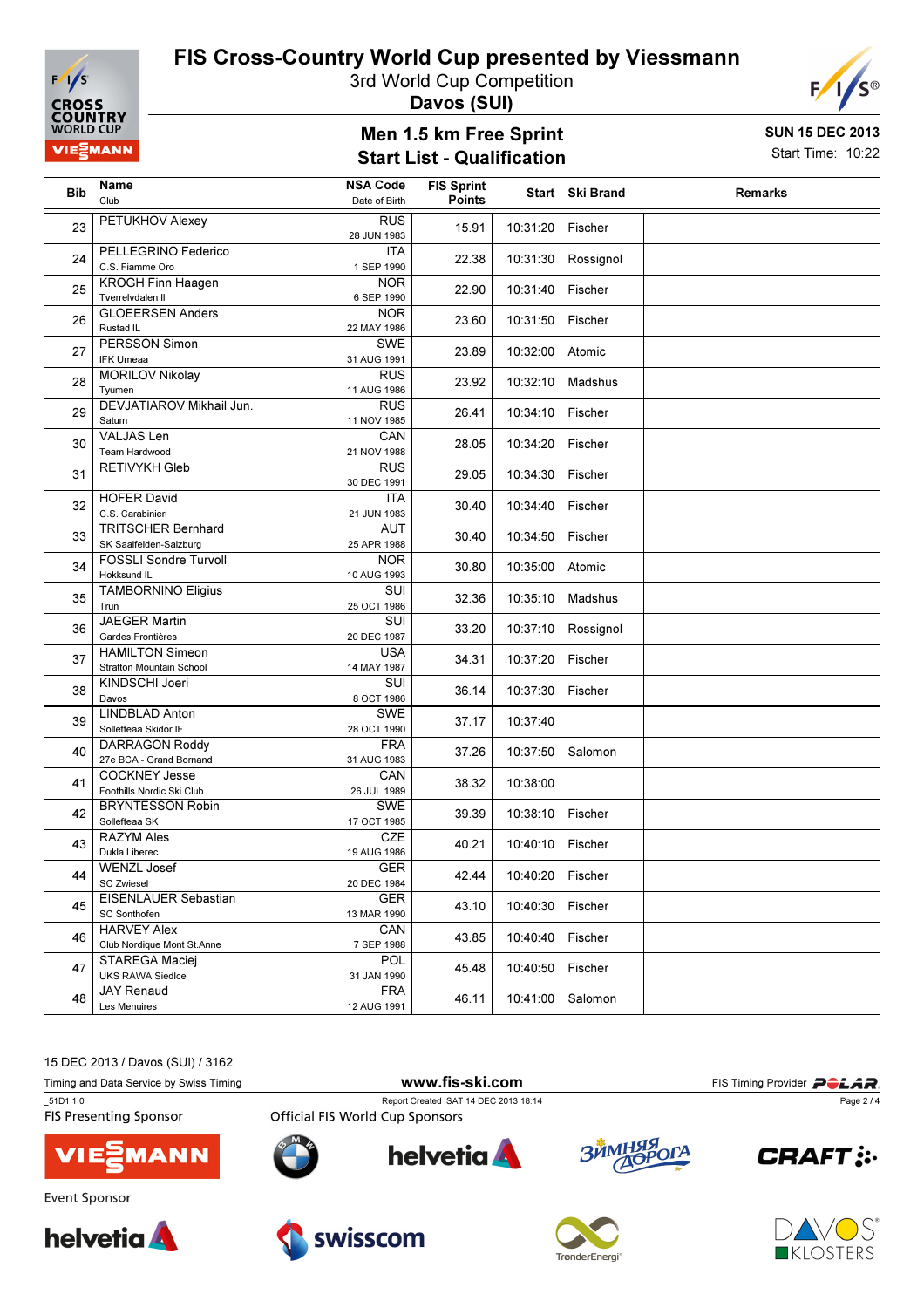

3rd World Cup Competition

Davos (SUI)

### Men 1.5 km Free Sprint Start List - Qualification



Start Time: 10:22

F,

| Bib | Name<br>Club                                             | <b>NSA Code</b><br>Date of Birth | <b>FIS Sprint</b><br><b>Points</b> |          | Start Ski Brand | <b>Remarks</b> |
|-----|----------------------------------------------------------|----------------------------------|------------------------------------|----------|-----------------|----------------|
| 49  | <b>WURM Harald</b><br><b>WSV Vomp-Tirol</b>              | AUT<br>8 SEP 1984                | 46.69                              | 10:41:10 | Fischer         |                |
| 50  | <b>GROS Baptiste</b><br>Les Dragons d'Annecy             | <b>FRA</b><br>17 JUL 1990        | 46.80                              | 10:43:10 | Salomon         |                |
| 51  | <b>EIGENMANN Christoph</b><br>Gardes Frontières          | SUI<br>22 MAY 1979               | 47.78                              | 10:43:20 | Rossignol       |                |
| 52  | <b>KERSHAW Devon</b><br>Onaping Falls Nordics Ski Club   | CAN<br>20 DEC 1982               | 48.03                              | 10:43:30 | Fischer         |                |
| 53  | <b>SCHNIDER Ueli</b><br>Flühli                           | SUI<br>29 MAR 1990               | 48.51                              | 10:43:40 | Fischer         |                |
| 54  | <b>MIKKONEN Juho</b><br>Kuhmo-Ski                        | <b>FIN</b><br>28 DEC 1990        | 48.88                              | 10:43:50 |                 |                |
| 55  | <b>MUSGRAVE Andrew</b><br>Huntly Nordic Ski Club         | <b>GBR</b><br>6 MAR 1990         | 50.92                              | 10:44:00 | Salomon         |                |
| 56  | <b>VOLOTKA Denis</b>                                     | KAZ<br>10 OCT 1985               | 51.62                              | 10:44:10 | Fischer         |                |
| 57  | <b>LECCARDI Valerio</b><br>Gardes Frontières             | SUI<br>28 MAY 1984               | 52.32                              | 10:46:10 | Rossignol       |                |
| 58  | <b>KOOS Torin</b><br><b>Bridger Ski Foundation</b>       | <b>USA</b><br>19 JUL 1980        | 52.81                              | 10:46:20 | Rossignol       |                |
| 59  | RANKEL Raido<br>Voru Skiclub                             | <b>EST</b><br>13 JAN 1990        | 53.36                              | 10:46:30 | Fischer         |                |
| 60  | <b>KRECZMER Maciej</b><br><b>LKS Poroniec Poronin</b>    | <b>POL</b><br>4 APR 1981         | 60.91                              | 10:46:40 | Fischer         |                |
| 61  | <b>HEUN Daniel</b><br><b>SKG Gersfeld</b>                | <b>GER</b><br>18 OCT 1986        | 61.77                              | 10:46:50 |                 |                |
| 62  | <b>KOZISEK Dusan</b><br>Dukla Liberec                    | CZE<br>25 APR 1983               | 63.59                              | 10:47:00 | Fischer         |                |
| 63  | <b>EINASTE Kein</b><br>Skiclub Jõulu                     | <b>EST</b><br>22 FEB 1985        | 63.87                              | 10:47:10 | Fischer         |                |
| 64  | SINNOTT Michael<br>Sun Valley Ski Education Fnd          | <b>USA</b><br>23 JAN 1985        | 65.33                              | 10:49:10 | Salomon         |                |
| 65  | <b>GRUBER Mauro</b><br>SAS Bern                          | SUI<br>7 AUG 1986                | 65.36                              | 10:49:20 | Madshus         |                |
| 66  | SIMONLATSER Timo<br>Sportclub CFC                        | <b>EST</b><br>17 MAY 1986        | 66.81                              | 10:49:30 | Madshus         |                |
| 67  | KOSHEVOY Yevgeniy                                        | <b>KAZ</b><br>6 OCT 1984         | 68.31                              | 10:49:40 | Fischer         |                |
| 68  | NIZZI Enrico                                             | <b>ITA</b><br>1 AUG 1990         | 69.30                              | 10:49:50 | Fischer         |                |
| 69  | <b>YOUNG Andrew</b><br>Huntly Nordic Ski Club            | <b>GBR</b><br>21 FEB 1992        | 71.47                              | 10:50:00 | Fischer         |                |
| 70  | <b>BELLINGHAM Phillip</b><br>Birkebeiner Nordic Ski Club | <b>AUS</b><br>24 FEB 1991        | 72.29                              | 10:50:10 |                 |                |
| 71  | <b>PERL Curdin</b><br>Bernina Pontresina                 | SUI<br>15 NOV 1984               | 75.03                              | 10:52:10 | Rossignol       |                |
| 72  | <b>BAUMANN Jonas</b><br>Tambo Splügen                    | SUI<br>27 MAR 1990               | 80.88                              | 10:52:20 | Atomic          |                |
| 73  | <b>JAKS Martin</b><br>Dukla Liberec                      | <b>CZE</b><br>6 SEP 1986         | 81.49                              | 10:52:30 | Rossignol       |                |
| 74  | <b>SCHAAD Roman</b><br>Drusberg                          | SUI<br>30 JUL 1993               | 81.67                              | 10:52:40 | Fischer         |                |

15 DEC 2013 / Davos (SUI) / 3162

Timing and Data Service by Swiss Timing **WWW.fis-Ski.com** FIS Timing Provider PCLAR. \_51D1 1.0 Report Created SAT 14 DEC 2013 18:14 Page 3 / 4**FIS Presenting Sponsor** ЗЙМНЯЯ helvetia **A**  $'$ OrA **CRAFT: :-MANN THACK** Event Sponsor